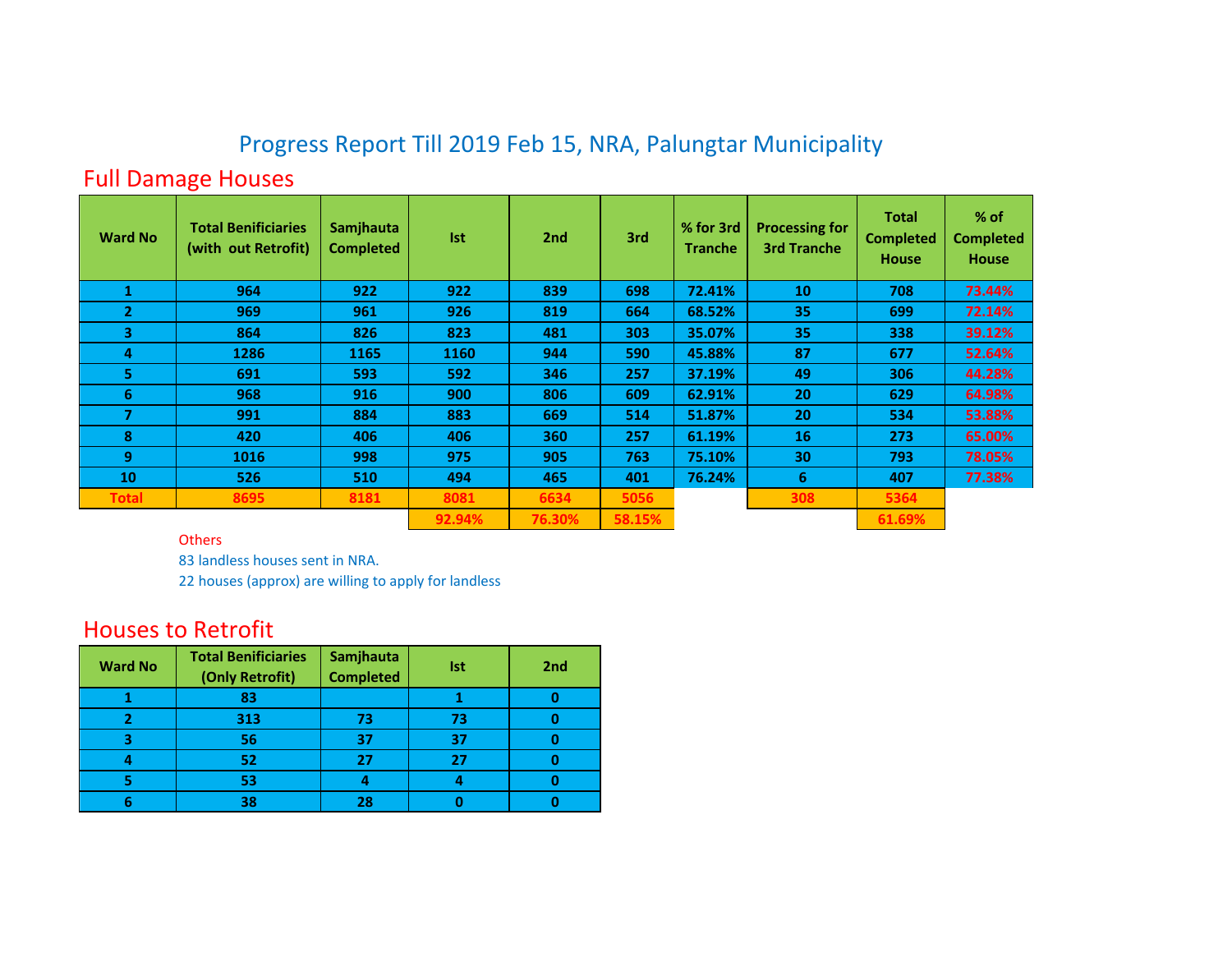|              | 234  | 166 | 166    |       |
|--------------|------|-----|--------|-------|
| 8            | 56   |     |        |       |
|              | 99   | 21  | 21     |       |
| 10           | 115  | 72  | 70     |       |
| <b>Total</b> | 1099 | 436 | 406    |       |
|              |      |     | 36.94% | 0.00% |